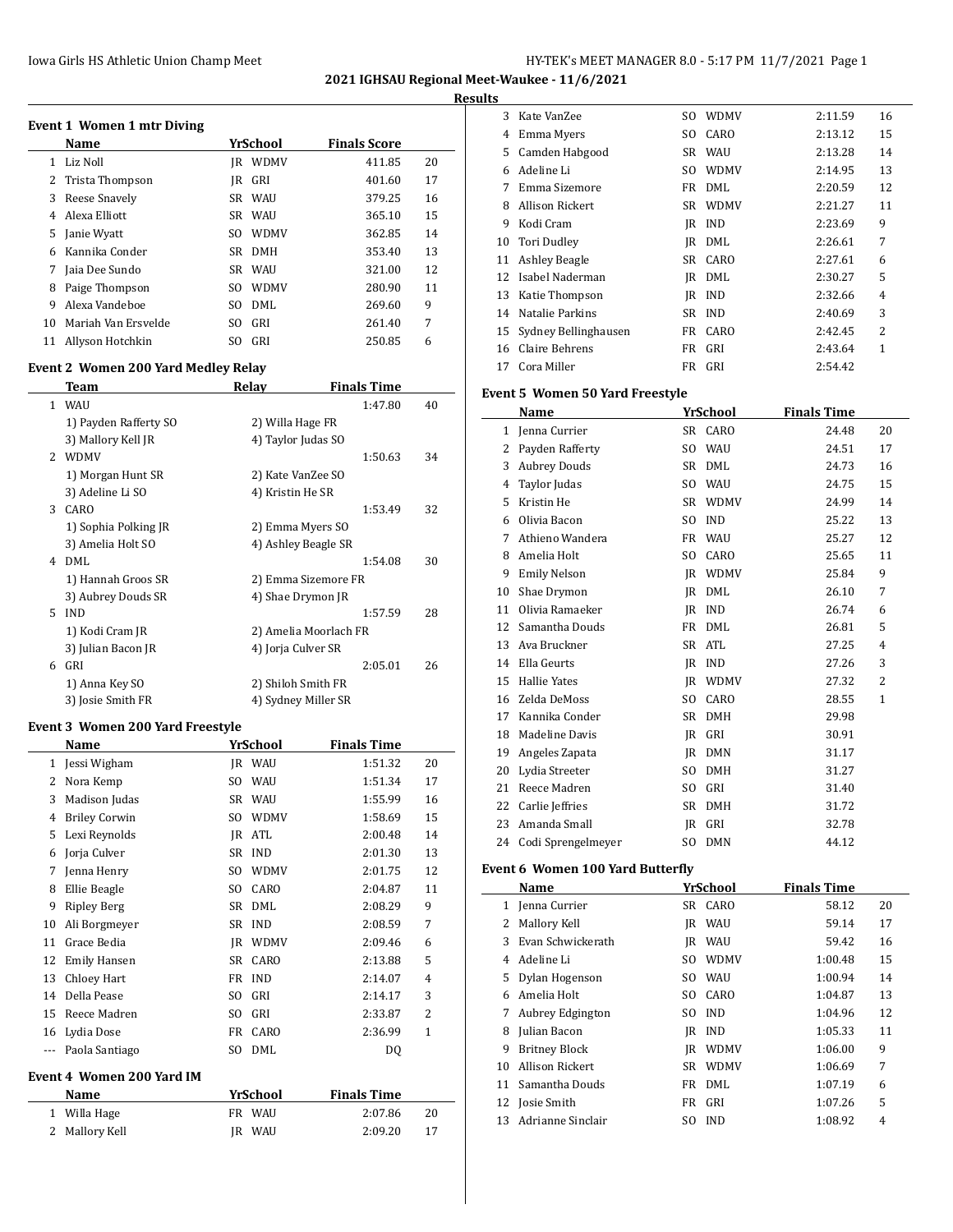| HY-TEK's MEET MANAGER 8.0 - 5:17 PM 11/7/2021 Page 2 |  |  |  |  |
|------------------------------------------------------|--|--|--|--|
|------------------------------------------------------|--|--|--|--|

**2021 IGHSAU Regional Meet-Waukee - 11/6/2021**

|    |                                            |        |                 |                    |    | <b>Results</b> |
|----|--------------------------------------------|--------|-----------------|--------------------|----|----------------|
|    | (Event 6 Women 100 Yard Butterfly)<br>Name |        | <b>YrSchool</b> | <b>Finals Time</b> |    |                |
|    | 14 Ashley Beagle                           |        | SR CARO         | 1:09.71            | 3  |                |
| 15 | Lydia Streeter                             |        | SO DMH          | 1:20.83            | 2  |                |
|    |                                            |        |                 |                    |    |                |
|    | Event 7 Women 100 Yard Freestyle           |        |                 |                    |    |                |
|    | Name                                       |        | <b>YrSchool</b> | <b>Finals Time</b> |    |                |
|    | 1 Nora Kemp                                |        | SO WAU          | 51.85              | 20 |                |
|    | 2 Aubrey Douds                             |        | SR DML          | 52.96              | 17 |                |
| 3  | Madison Judas                              |        | SR WAU          | 54.32              | 16 |                |
| 4  | Morgan Hunt                                |        | SR WDMV         | 54.80              | 15 |                |
| 5  | Athieno Wandera                            |        | FR WAU          | 55.10              | 14 |                |
|    | 6 Olivia Bacon                             | SO.    | IND             | 56.31              | 13 | Eve            |
|    | 7 Emily Nelson                             |        | JR WDMV         | 56.56              | 12 |                |
| 8  | <b>Hailey Burns</b>                        |        | SO CARO         | 56.88              | 11 |                |
| 9  | Mary Pat Daly                              |        | JR WDMV         | 57.12              | 9  |                |
| 10 | Ali Borgmeyer                              | SR IND |                 | 58.12              | 7  |                |
| 11 | Sophia Polking                             |        | JR CARO         | 58.86              | 6  |                |
| 12 | Haylee Shaffer                             |        | FR DML          | 59.11              | 5  |                |
| 13 | Ava Bruckner                               | SR ATL |                 | 59.52              | 4  |                |
| 14 | Brianna Neifert                            |        | SR DML          | 1:00.50            | 3  |                |
| 15 | Sydney Miller                              | SR     | GRI             | 1:02.27            | 2  |                |
|    | 16 Adrianne Sinclair                       | SO.    | <b>IND</b>      | 1:05.62            | 1  |                |
| 17 | Aquila Ballenger-Hudson                    | SO.    | DMN             | 1:05.71            |    |                |
| 18 | Claire Behrens                             | FR GRI |                 | 1:05.76            |    |                |
| 19 | Lydia Dose                                 |        | FR CARO         | 1:07.90            |    |                |
| 20 | Carlie Jeffries                            |        | SR DMH          | 1:10.40            |    |                |
| 21 | Amanda Small                               | JR GRI |                 | 1:14.98            |    |                |
| 22 | Codi Sprengelmeyer                         |        | SO DMN          | 1:47.09            |    |                |
|    | Event 8 Women 500 Yard Freestyle           |        |                 |                    |    |                |
|    | Name                                       |        | YrSchool        | <b>Finals Time</b> |    |                |
|    | 1 Jessi Wigham                             |        | JR WAU          | 5:00.57            | 20 |                |
|    | 2 Zoe Davey                                |        | FR WAU          | 5:05.72            | 17 | Eve            |
| 3  | Taylor Judas                               |        | SO WAU          | 5:09.96            | 16 |                |
|    | 4 Briley Corwin                            |        | SO WDMV         | 5:19.25            | 15 |                |
| 5  | Allison He                                 |        | SO WDMV         | 5:23.16            | 14 |                |
|    | 6 Jenna Henry                              |        | SO WDMV         | 5:24.85            | 13 |                |
|    | 7 Lexi Reynolds                            | JR ATL |                 | 5:30.12            | 12 |                |
| 8  | Ellie Beagle                               |        | SO CARO         | 5:40.69            | 11 |                |
| 9  | Amelia Moorlach                            | FR     | IND             | 5:43.71            | 9  |                |
| 10 | <b>Ripley Berg</b>                         |        | SR DML          | 5:44.98            | 7  |                |
| 11 | Paola Santiago                             | SO     | DML             | 5:51.64            | 6  |                |
| 12 | Isabel Naderman                            |        | JR DML          | 5:51.96            | 5  |                |
| 13 | Aubrey Edgington                           | SO.    | <b>IND</b>      | 5:57.75            | 4  |                |
| 14 | Ella Geurts                                | JR     | <b>IND</b>      | 6:11.14            | 3  |                |
| 15 | Della Pease                                | SO     | GRI             | 6:14.95            | 2  |                |
| 16 | Zelda DeMoss                               | SO     | CARO            | 6:21.37            | 1  |                |
| 17 | Chloe Alger                                | SO GRI |                 | 6:32.64            |    |                |

# **Event 9 Women 200 Yard Freestyle Relay**

| Team                  | Relav               | <b>Finals Time</b> |    |
|-----------------------|---------------------|--------------------|----|
| WAU                   |                     | 1:38.57            | 40 |
| 1) Payden Rafferty SO | 2) Nora Kemp SO     |                    |    |
| 3) Willa Hage FR      | 4) Jessi Wigham JR  |                    |    |
| CARO                  |                     | 1:39.97            | 34 |
| 1) Emma Myers SO      | 2) Hailey Burns SO  |                    |    |
| 3) Ellie Beagle SO    | 4) Jenna Currier SR |                    |    |

18 Madeline Davis JR GRI 6:53.52

| . . |    |                                     |     |                    |                    |    |  |
|-----|----|-------------------------------------|-----|--------------------|--------------------|----|--|
|     | 3  | <b>WDMV</b>                         |     |                    | 1:41.40            | 32 |  |
|     |    | 1) Emily Nelson JR                  |     | 2) Allison He SO   |                    |    |  |
|     |    | 3) Kristin He SR                    |     | 4) Kate VanZee SO  |                    |    |  |
|     | 4  | <b>IND</b>                          |     |                    | 1:43.50            | 30 |  |
|     |    | 1) Jorja Culver SR                  |     | 2) Julian Bacon JR |                    |    |  |
|     |    | 3) Olivia Ramaeker JR               |     | 4) Olivia Bacon SO |                    |    |  |
|     | 5. | DML                                 |     |                    | 1:44.23            | 28 |  |
|     |    | 1) Tori Dudley JR                   |     | 2) Shae Drymon JR  |                    |    |  |
|     |    | 3) Samantha Douds FR                |     | 4) Ripley Berg SR  |                    |    |  |
|     | 6  | GRI                                 |     |                    | 1:49.09            | 26 |  |
|     |    | 1) Josie Smith FR                   |     | 2) Shiloh Smith FR |                    |    |  |
|     |    | 3) Sydney Miller SR                 |     | 4) Anna Key SO     |                    |    |  |
|     |    | Event 10  Women 100 Yard Backstroke |     |                    |                    |    |  |
|     |    | Name                                |     | YrSchool           | <b>Finals Time</b> |    |  |
|     | 1  | Payden Rafferty                     | SO. | WAU                | 57.92              | 20 |  |
|     | 2  | Morgan Hunt                         | SR  | WDMV               | 1:00.52            | 17 |  |
|     | 3  | Zoe Davey                           | FR  | WAU                | 1:00.58            | 16 |  |
|     |    |                                     |     |                    |                    |    |  |

| Evan Schwickerath   |                            |             | 1:01.62                        | 15             |
|---------------------|----------------------------|-------------|--------------------------------|----------------|
| Allison He          | SO                         | <b>WDMV</b> | 1:01.98                        | 14             |
| Kodi Cram           | IR                         | <b>IND</b>  | 1:03.90                        | 13             |
| Hannah Groos        |                            | DML         | 1:04.59                        | 12             |
| Mary Pat Daly       | IR                         | WDMV        | 1:04.82                        | 11             |
| Brianna Neifert     | SR                         | DML         | 1:05.31                        | 9              |
| Sophia Polking      | IR                         |             | 1:05.74                        | 7              |
| <b>Hailey Burns</b> | SO                         | CARO        | 1:05.95                        | 6              |
| Amelia Moorlach     | FR                         | <b>IND</b>  | 1:07.26                        | 5              |
| Anna Key            | SO                         | GRI         | 1:08.79                        | $\overline{4}$ |
|                     |                            |             | 1:09.57                        | 3              |
| <b>Emily Hansen</b> | SR                         | CARO        | 1:11.98                        | 2              |
| Chloe Alger         | SO                         | GRI         | 1:15.18                        | 1              |
| Angeles Zapata      | IR                         | <b>DMN</b>  | 1:29.01                        |                |
|                     | 12<br>13<br>14 Chloev Hart |             | IR WAU<br>SR<br>CARO<br>FR IND |                |

## **Event 11 Women 100 Yard Breaststroke**

|    | Name                    |     | YrSchool    | <b>Finals Time</b> |                |
|----|-------------------------|-----|-------------|--------------------|----------------|
| 1  | Willa Hage              | FR  | WAU         | 1:05.62            | 20             |
| 2  | Emma Myers              | SO. | CARO        | 1:05.64            | 17             |
| 3  | Kate VanZee             | SO. | <b>WDMV</b> | 1:08.13            | 16             |
| 4  | Dylan Hogenson          | SO. | <b>WAU</b>  | 1:08.17            | 15             |
| 5  | Camden Habgood          | SR  | WAU         | 1:08.52            | 14             |
| 6  | Kristin He              | SR  | <b>WDMV</b> | 1:08.98            | 13             |
| 7  | Emma Sizemore           | FR  | DML         | 1:11.44            | 12             |
| 8  | Haylee Shaffer          | FR  | DML         | 1:12.00            | 11             |
| 9  | <b>Britney Block</b>    | IR  | <b>WDMV</b> | 1:12.67            | 9              |
| 10 | Tori Dudley             | IR  | DML         | 1:16.42            | 7              |
| 11 | Katie Thompson          | IR  | <b>IND</b>  | 1:17.62            | 6              |
| 12 | Sydney Bellinghausen    | FR  | CARO        | 1:20.33            | 5              |
| 13 | Natalie Parkins         | SR  | <b>IND</b>  | 1:23.07            | 4              |
| 14 | <b>Faith Mahlstadt</b>  | FR  | <b>IND</b>  | 1:23.69            | 3              |
| 15 | Shiloh Smith            | FR  | GRI         | 1:29.69            | $\mathfrak{D}$ |
| 16 | Cora Miller             | FR  | GRI         | 1:30.42            | 1              |
| 17 | Aquila Ballenger-Hudson | SO. | <b>DMN</b>  | 1:33.34            |                |

## **Event 12 Women 400 Yard Freestyle Relay**

| Team               | Relav              | <b>Finals Time</b> |    |
|--------------------|--------------------|--------------------|----|
| WAU                |                    | 3:37.84            | 40 |
| 1) Nora Kemp SO    | 2) Mallory Kell JR |                    |    |
| 3) Taylor Judas SO | 4) Jessi Wigham JR |                    |    |